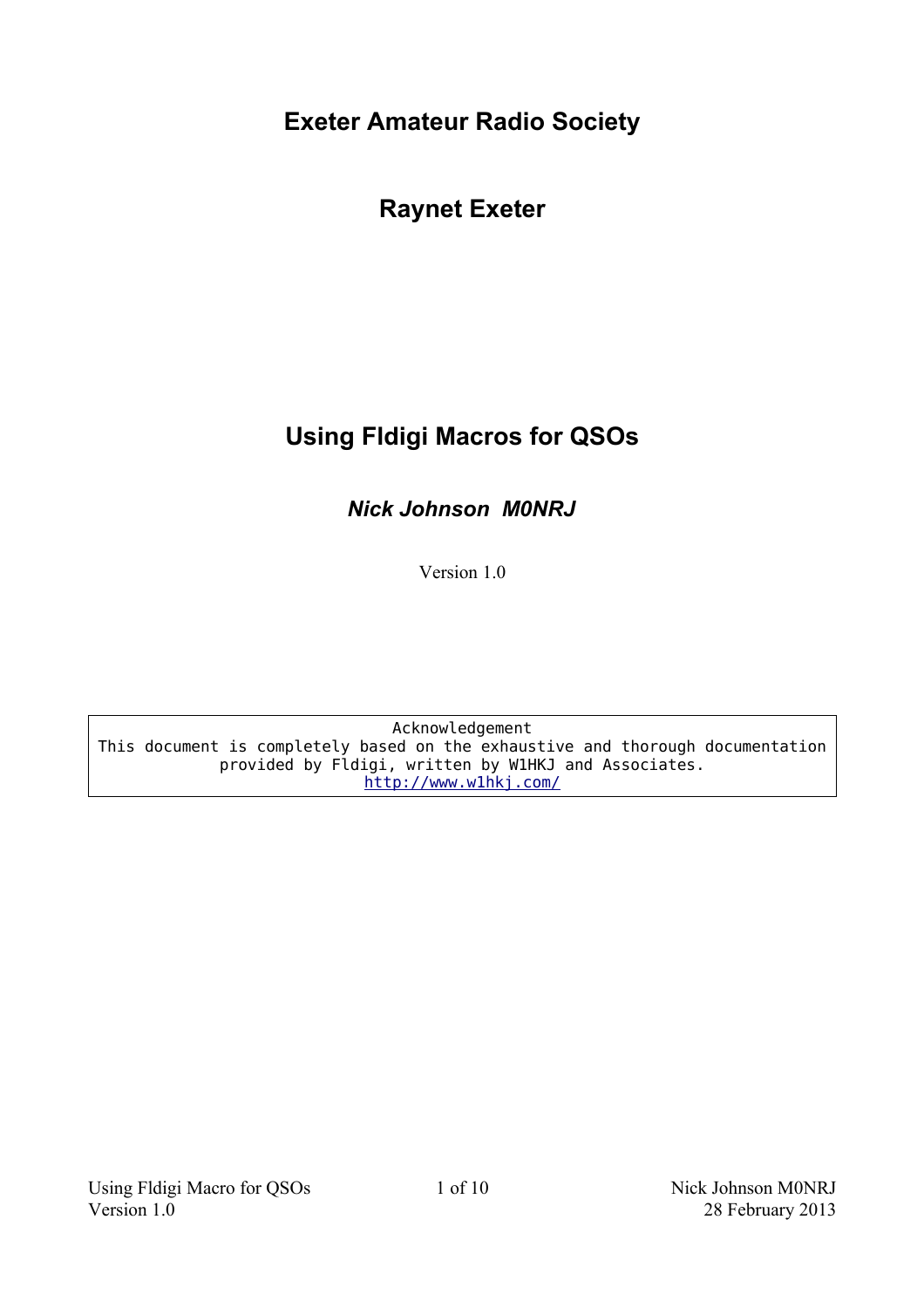### **1. Introduction**

This document explains:

- 1. What is an Fldigi macro?
- 2. How to edit the Fldigi macros and set them to something useful
- 3. How to start a QSO using macros
- 4. How to respond to a CQ using macros

This is not a full Fldigi tutorial. It assumes that you have installed and configured it for operation with your computer and interface device to your transceiver. This document is the "next step" and assumes that you now want to start using Fldigi and have a QSO.

The full Fldigi manual is at<http://www.w1hkj.com/downloads/fldigi/fldigi.pdf>

### **2. What is an Fldigi macro?**

When you use Fldigi in "manual mode", which is laboriously typing in every word used in the QSO, you soon discover that you slow down the QSO so much that the person you are talking to soon wonders if you have gone away. You also discover that for most QSOs there is a lot of repeated information, such as the list of equipment you are using, your QTH, locator, ID, age, etc.

In their most simplest use, macros are collections of frequently used text that are used as pre-recorded bursts of text that you may use in a QSO. For instance

*CQ CQ CQ de M0NRJ CQ CQ CQ de M0NRJ*

is stored in a macro that can be replayed by pressing the **F1** button on the keyboard or clicking on the **CQ>|** button to start a QSO.

A macro's real usefulness is that it can include "tags". Every tag has a value that is substituted when the macro is replayed.

#### *An Example*

I edit the **F3** macro so that it contains:

*My callsign is <MYCALL> and I live in <MYLOC>.*

When replayed, Fldigi substitutes the tag values that you set in the Fldigi **Configure Operator** screen. Although you did not realise it at the time, when setting up Fldigi you were setting tag values for use in macros.

If I had set **Callsign** to *M0NRJ* and **QTH** to *Witheridge* Fldigi would generate

*My callsign is M0NRJ and I live in Witheridge.*

#### *More tags*

A full list of the tags is in Appendix 1. To avoid being overwhelmed simply take note of the first ten tags. These are enough to get you started.

Having created such a powerful short-cut system, the Fldigi authors quickly realised that they could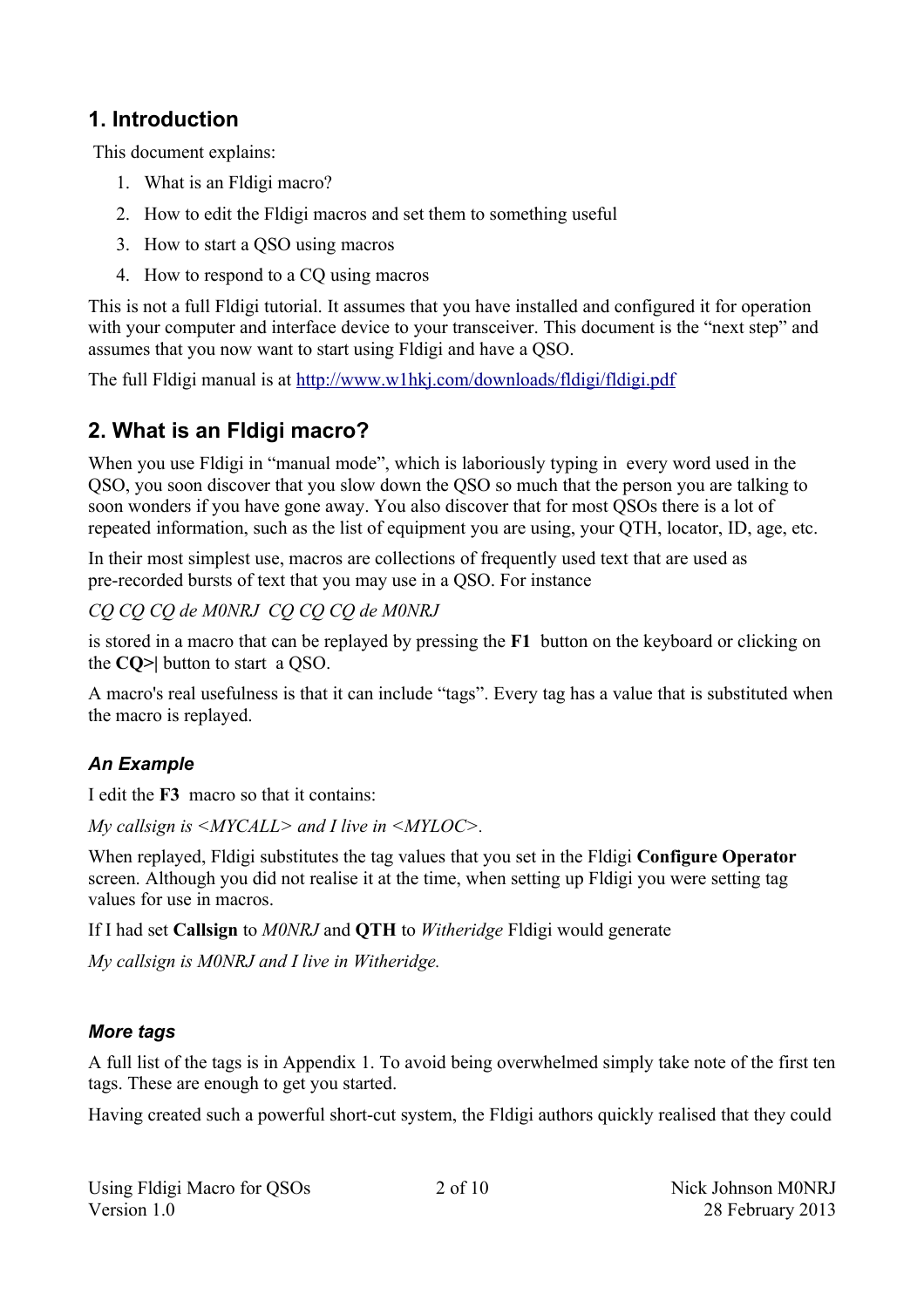control any aspect of Fldigi in this way. So you can switch modes, change audio frequency, change the word-per-minute rate, alter rise and decay times, switch to receive mode, etc. This is why the Fldigi Manual section on Macros initially appears so complicated to new data mode users.

## **3. How to edit the Fldigi macros and set them to something useful**

Fldigi comes with macro buttons pre-loaded with useful short messages and tags. This tutorial will assume that you have not changed these. To use the macros, it is best to use the mouse and not touch the keyboard F-keys,

#### *Macro button bars*

Frequent Fldigi users soon found that 12 macro buttons really limited their vocabulary so Fldigi has four banks of function keys giving a total of 48 macros. You can select how many rows of buttons to display in Fldigi in the **Configuration**  $\rightarrow$  **UI**  $\rightarrow$  **Macros** screen. It only allows one or two button rows and they can be positioned in different vertical positions on the screen, called **schemes**.

You can change which set of twelve macro values are shown in a row by left-clicking on the digit at the right-hand-side of the button row. This sequences through the four possible button choices for that row.

#### *Editing a Macro button*

You can change the text stored in a macro by moving the mouse over the button. A pop-up will show you options:

*Left click – Execute Fkey – Execute Right click – Edit*

Fldigi comes pre-configured with useful macros for the first two macro button rows. A label on the button describes the macro. For example, look at **F1** labelled as **CQ >|** by right-clicking on the button. This is a macro for calling CQ with your callsign.

The macro editor has two panes. The left side one is the contents of the macro. The right side is a list of tags that you can use in the macro.

#### *Controlling Transmit/Receive*

As you can see from the tags in the Appendix, **<TX>** and **<RX>** turn the transmit on and off for the duration of the transmission. Close the edit window and look at **F3** labelled **QSO >>**. You will see there is no closing **<RX>** tag, which means that after using this macro, the transmit key will still be in operation and you are expected to continue either with manual typing of another macro. This explains the button labelling of

- >> play the macro and continue transmitting
- **>|** play the macro then stop transmitting
- **||** continue transmitting, play the macro and stop transmitting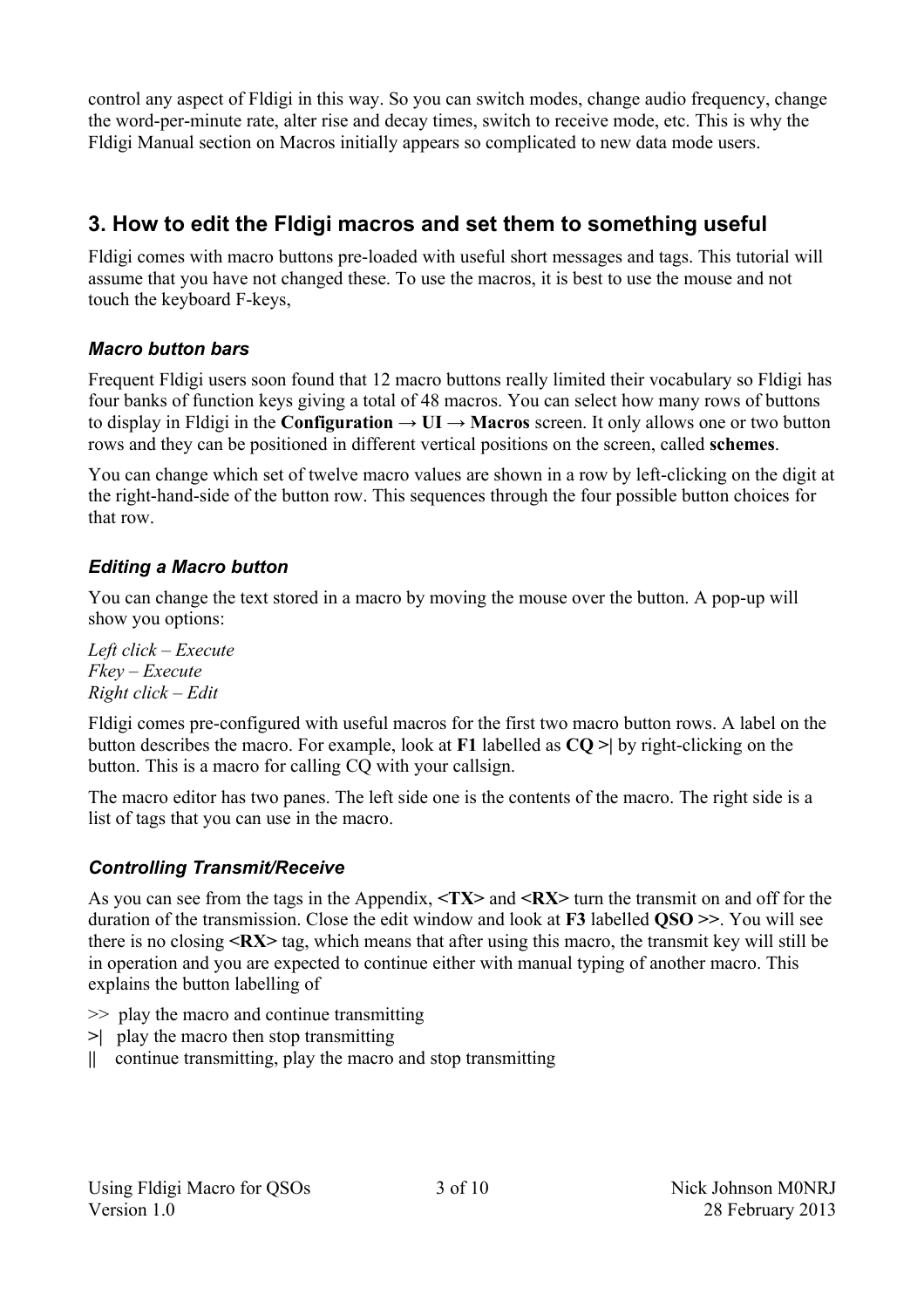#### *Setting Tag Values*

Close the edit window and look at **F6** or **Me/QTH**. The use of the **<RST>** tag is interesting in that the contents would appear to be blank. So this means that during the QSO you need to enter the RST of the received signal in the box labelled **In** near the top of the screen. You should also enter the **Operator** name as soon as you know it, so it can be used in the **<NAME>** tag in the **KN||** macro.

This obviously means that you have to update Fldigi screen information during the QSO as well as choosing and using macros. Because you have to set tag values, choose macros and enter freehand text during the QSO, this tutorial attepts to give you the sequence to do things.

#### *Using the preset macros*

At this point you should tune to one of the PSK31 HF bands and display QSO data in the receive data window. This will give you example information to use when setting tag values.

Look at each macro's contents by right-clicking on it and look up each tag that is used. This list will show you the tags that have no value and that need setting during the QSO. The obvious ones that need to be set are **<CALL>**, **<NAME>**, **<QTH>** and **<RST>**. Move the mouse of the upper data window that shows the received data.

Click-right and you can see that you can quickly set these tag's values from the text data over under the mouse.

#### *An example*

If the sender's name is *Roberto*, move the mouse over the name, click right and move the mouse until **Name** is highlighted. Click left and the **<NAME>** tag value is now set to *Roberto*. You can see confirmation of this in **Op** field above the data window.

In a QSO you will need to do this with each of the other received pieces of data to set **<CALL>**, **<QTH>** and **<RST>**. These are the other ham's callsign, their location and their received RST.

One final task is to edit the **Brag** button contents so that your rig, computer, antenna, interface are all identified.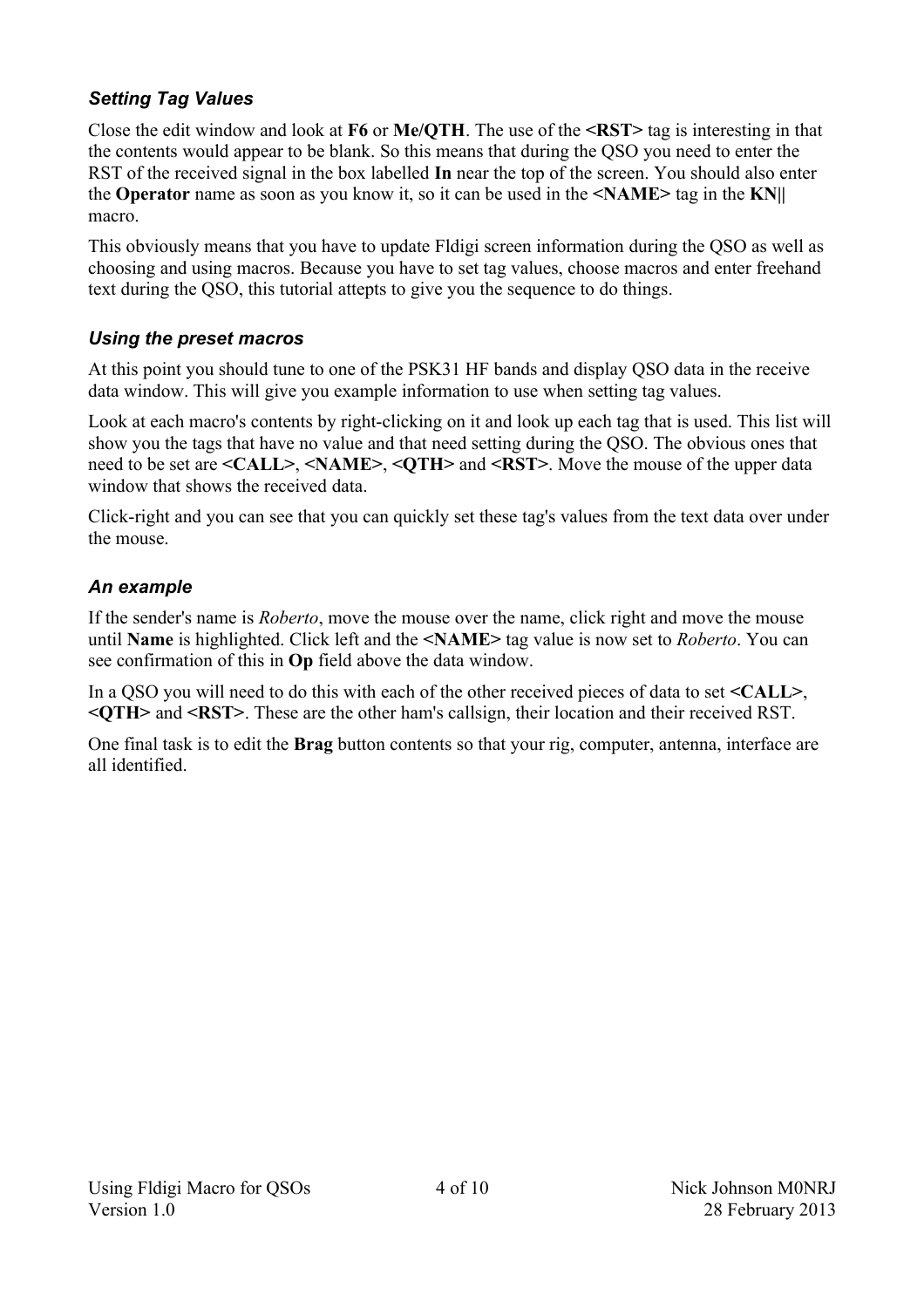# **4. How to start a QSO using macros**

|                          | What you do                                                                                                                                                                                                                                                                                                                                                                                                                                                                                                    | What you receive                                        |
|--------------------------|----------------------------------------------------------------------------------------------------------------------------------------------------------------------------------------------------------------------------------------------------------------------------------------------------------------------------------------------------------------------------------------------------------------------------------------------------------------------------------------------------------------|---------------------------------------------------------|
| $\mathbf{1}$             | Locate a quiet piece of the spectrum and move the cursor<br>to that audio frequency. Wait for 3 seconds to ensure<br>there is no activity on that frequency.                                                                                                                                                                                                                                                                                                                                                   |                                                         |
| $\overline{c}$           | Left-Click on $CQ$ > .<br>Expanding the macro this means:<br>$<$ TX $>$<br>CQ CQ CQ de <mycall> <mycall> <mycall><br/>CQ CQ CQ de <mycall> <mycall> <mycall><br/>pse k<br/><math>&lt;</math>RX<math>&gt;</math><br/>Which sends the following text:<br/>Start transmitting<br/>CQ CQ CQ de M0NRJ M0NRJ M0NRJ<br/>CQ CQ CQ de M0NRJ M0NRJ M0NRJ pse k<br/>Stop transmitting</mycall></mycall></mycall></mycall></mycall></mycall>                                                                               |                                                         |
| 3                        |                                                                                                                                                                                                                                                                                                                                                                                                                                                                                                                | <b>MONRJ MONRJ de SP3TDT</b><br><b>SP3TDT SP3TDT kn</b> |
| $\overline{\mathcal{A}}$ | Watch the data receive window and wait for a reply.<br>When an operator responds, move the mouse over the<br>operator callsign and set the Call tag value with a<br>right-click.<br>Read off the signal strength and enter the RST into the<br>In field near the top of the screen                                                                                                                                                                                                                             |                                                         |
| 5                        | Left click on QSO>>.<br>Left-click on Me<br>Left-click on <b>QTH</b><br>Type "Your RST is $\langle RST \rangle \langle RST \rangle$ "<br>Left-click on <b>KN</b>   <br>Expanding the macros this means:<br>$<$ TX $>$<br><call> de <mycall><br/>my name is <myname> <myname><br/>my QTH is <myqth>, loc: <myloc><br/>Your RST is <rst> <rst><br/>btu <name> <call> de <mycall> k<br/><math>&lt;</math>RX<math>&gt;</math></mycall></call></name></rst></rst></myloc></myqth></myname></myname></mycall></call> |                                                         |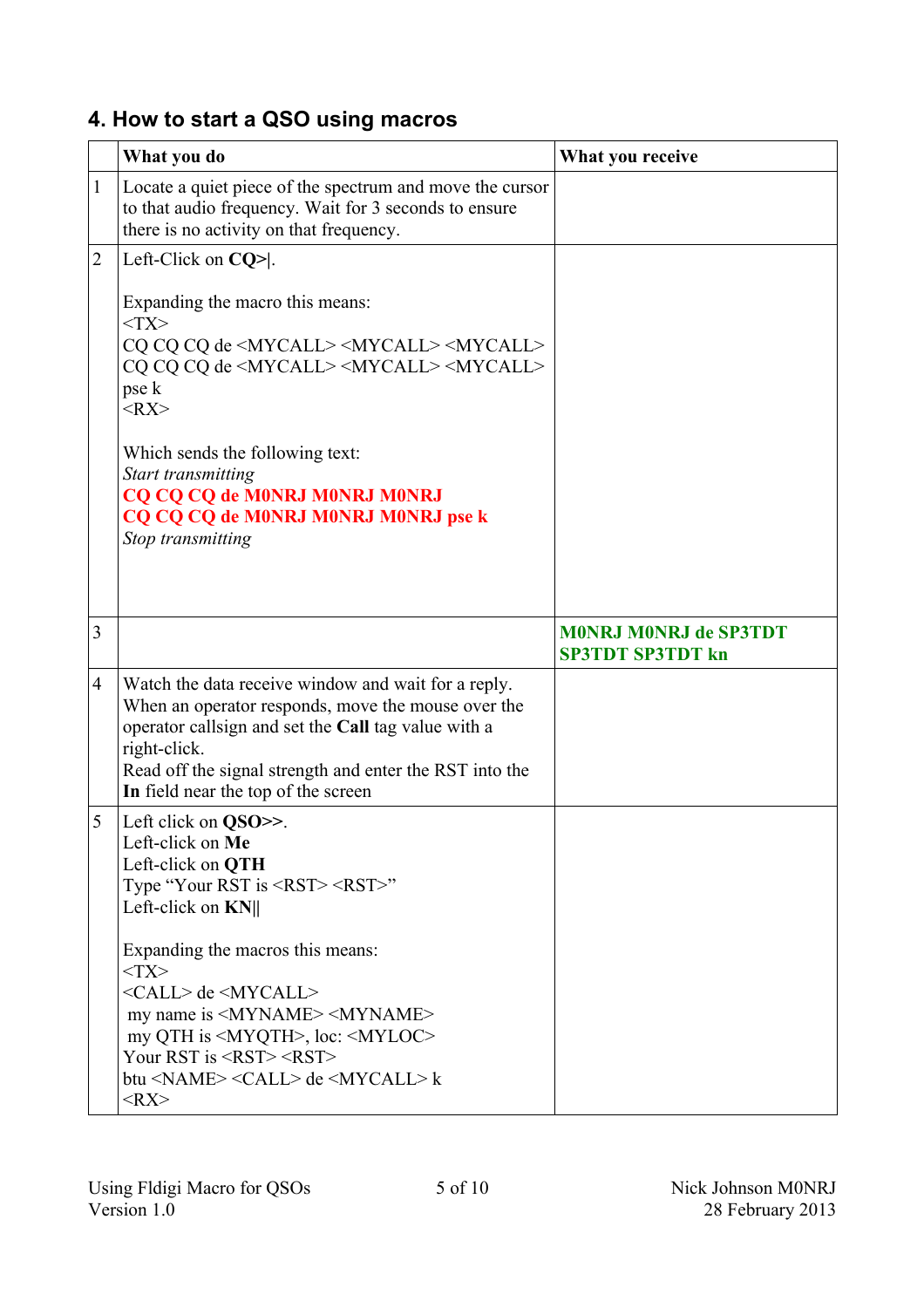|   | This will send the following text:<br>Start transmitting.<br><b>SP3TDT de M0NRJ</b><br>my name is Nick Nick<br>my QTH is Crediton, loc IQ81kn<br><b>Your RST is 589 589</b><br>btu SP3TDT de M0NRJ k<br>Stop transmitting                                                                                                                                                                                                                                                                                                                                                                                                                                                                                                                                                               |                                                                                                                                                 |
|---|-----------------------------------------------------------------------------------------------------------------------------------------------------------------------------------------------------------------------------------------------------------------------------------------------------------------------------------------------------------------------------------------------------------------------------------------------------------------------------------------------------------------------------------------------------------------------------------------------------------------------------------------------------------------------------------------------------------------------------------------------------------------------------------------|-------------------------------------------------------------------------------------------------------------------------------------------------|
| 6 |                                                                                                                                                                                                                                                                                                                                                                                                                                                                                                                                                                                                                                                                                                                                                                                         | <b>MONRJ de SP3TDT</b><br>my name is Andrzej Andrzej<br>my QTH is Warsaw, loc JN5ae<br><b>Your RST is 579 579</b><br>btu Nick M0NRJ de SP3TDT k |
| 7 | Move mouse over the operator name and set the Name<br>tag value with a right-click.<br>Move mouse over the RST information and set the RST<br>tag value with a right-click.                                                                                                                                                                                                                                                                                                                                                                                                                                                                                                                                                                                                             |                                                                                                                                                 |
| 8 | Left click on QSO>>.<br>Left click on Brag.<br>Left click on $KN$ .<br>Expanding the macros this means:<br>$<$ TX $>$<br><call> de <mycall><br/>&lt;&lt;<mycall>, <myname>&gt;&gt;<br/>Age: <math>\dots</math><br/><math>Rig: \dots</math><br/>Pwr: <br/>Ant: <math>\dots</math><br/>OS: Linux<br/>Soft: <ver><br/>Web: <br/>Email: <br/>btu <name> &lt;<math>CALL</math>&gt; de &lt;<math>MYCALL</math> k<br/><math>&lt;</math>RX<math>&gt;</math><br/>This will send the following text:<br/>Start transmitting<br/><b>SP3TDT de M0NRJ</b><br/><math>&lt;&lt;</math> M0NRJ, M0NRJ &gt;&gt;<br/>Age: <math>\dots</math><br/><math>\text{Rig}:</math> <br/><b>Pwr: </b><br/><b>Ant:</b> <br/><b>OS:</b> Linux<br/>Soft: Fldigi v 3.21.65</name></ver></myname></mycall></mycall></call> |                                                                                                                                                 |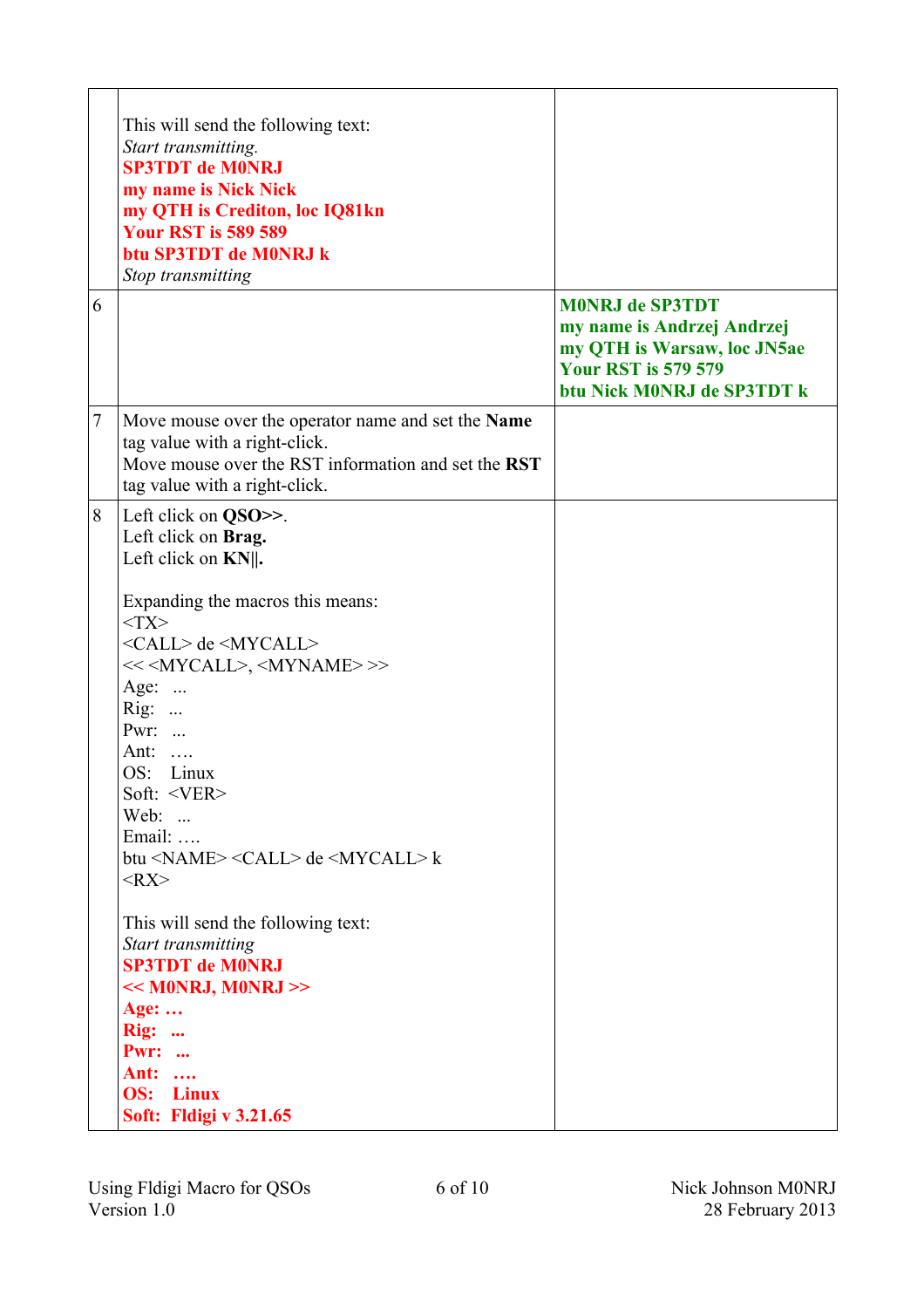|    | <b>Web: </b><br><b>Email:</b><br>btu Andrzej SP3TDT de M0NRJ k<br>Stop transmitting                                                                                                                                                                                                                                                                                                                                                                                                 |                                                                                                                                                                                                                                                                          |
|----|-------------------------------------------------------------------------------------------------------------------------------------------------------------------------------------------------------------------------------------------------------------------------------------------------------------------------------------------------------------------------------------------------------------------------------------------------------------------------------------|--------------------------------------------------------------------------------------------------------------------------------------------------------------------------------------------------------------------------------------------------------------------------|
| 9  |                                                                                                                                                                                                                                                                                                                                                                                                                                                                                     | <b>MONRJ de SP3TDT</b><br>$<<$ SP3DTD, SP3TDT >><br><b>Age: 28</b><br><b>Rig: Yaesu FT-857D</b><br><b>Pwr: 30 watts</b><br><b>Ant: G5RV</b><br><b>OS: Windows Vista</b><br>Soft: Fldigi version 3.21.40<br><b>Interface: Digimaster Pro+</b><br>btu Nick M0NRJ de SP3TDT |
|    | 10   Left-click on QSO>><br>Left-click on SK  <br>Expanding the macros this means:<br>$<$ TX $>$<br><call> de <mycall><br/>tnx fer QSO <name>, 73, God bless.<br/><zdt> <call> de <mycall> sk<br/><math>&lt;</math>RX<math>&gt;</math><br/>This will send the following text:<br/>Start transmitting<br/><b>SP3TDT de M0NRJ</b><br/>tnx fer QSO Andrzej, 73, God bless.<br/>2013-03-22 21:22Z SP3TDT de M0NRJ sk<br/>Stop transmitting</mycall></call></zdt></name></mycall></call> |                                                                                                                                                                                                                                                                          |
| 11 |                                                                                                                                                                                                                                                                                                                                                                                                                                                                                     | <b>MONRJ de SP3TDT</b><br><b>Thanks for QSO. My QSL is</b><br>100% via esql.cc Goodbye and<br>good luck, Nick<br>2013-03-22 21:23Z M0NRJ de<br><b>SP3TDT</b> sk                                                                                                          |
|    | Now you need to add this information to your station<br>log.                                                                                                                                                                                                                                                                                                                                                                                                                        |                                                                                                                                                                                                                                                                          |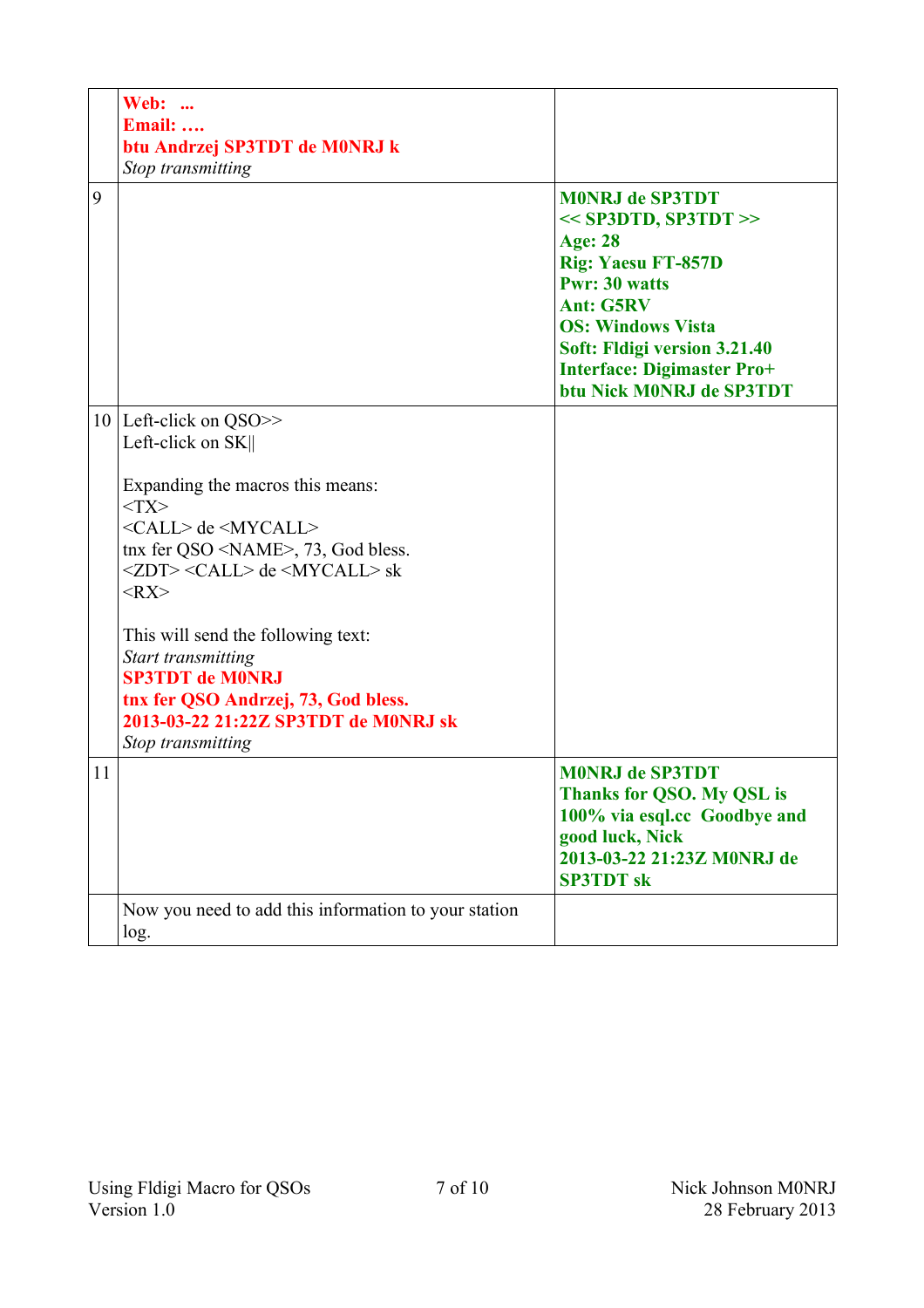### **Appendix 1. Fldigi macro tags**

<FREQ> my frequency <MODE> mode <MYCALL> configuration call <MYLOC> configuration locator <MYNAME> configuration name <MYQTH> configuration QTH <MYRST> my RST <ANTENNA> configuration antenna <VER> Fldigi version <CALL> other stations callsign <INFO1> S/N or other data contained in first info field of status bar <INFO2> IMD or other data contained in second info field of status bar <LOC> other stations locator <NAME> other stations name  $\leq$ OTH $>$  other stations OTH <RST> other stations RST <MAPIT> map other stations locator on google <MAPIT:adr | lat | loc> map other stations address, latitude-longitude or locator as specified <CLRRX> clear RX pane <CLRTX> clear TX pane <GET> text to NAME/QTH <TALK:on | off | t> Digitalk On, Off, Toggle; this is a Windows only tag and Digitalk must be running <LOG> save QSO data to logbook immediately <LNW> log at xmt time <CLRLOG> clear log fields <EQSL:[message> submit the current log entry to www.eQSL.cc This macro tag should be put before <LOG> or  $<$ LNW $>$ <QSOTIME> insert current logbook time HHMM, ie 0919 <ILDT> insert current local date-time in iso-8601 format, ie 2011-08-28 04:16-0500 <LDT> insert Local date-time, ie 2011-08-28 04:16-0500 <IZDT> insert Zulu date-time in iso-8601 format, ie 08/28/2011 04:16 CDT <ZDT> insert Zulu date-time, ie 2011-08-28 09:16Z <LT> insert local time, ie 0416 Macros 46/142<ZT> insert zulu time, ie 0916Z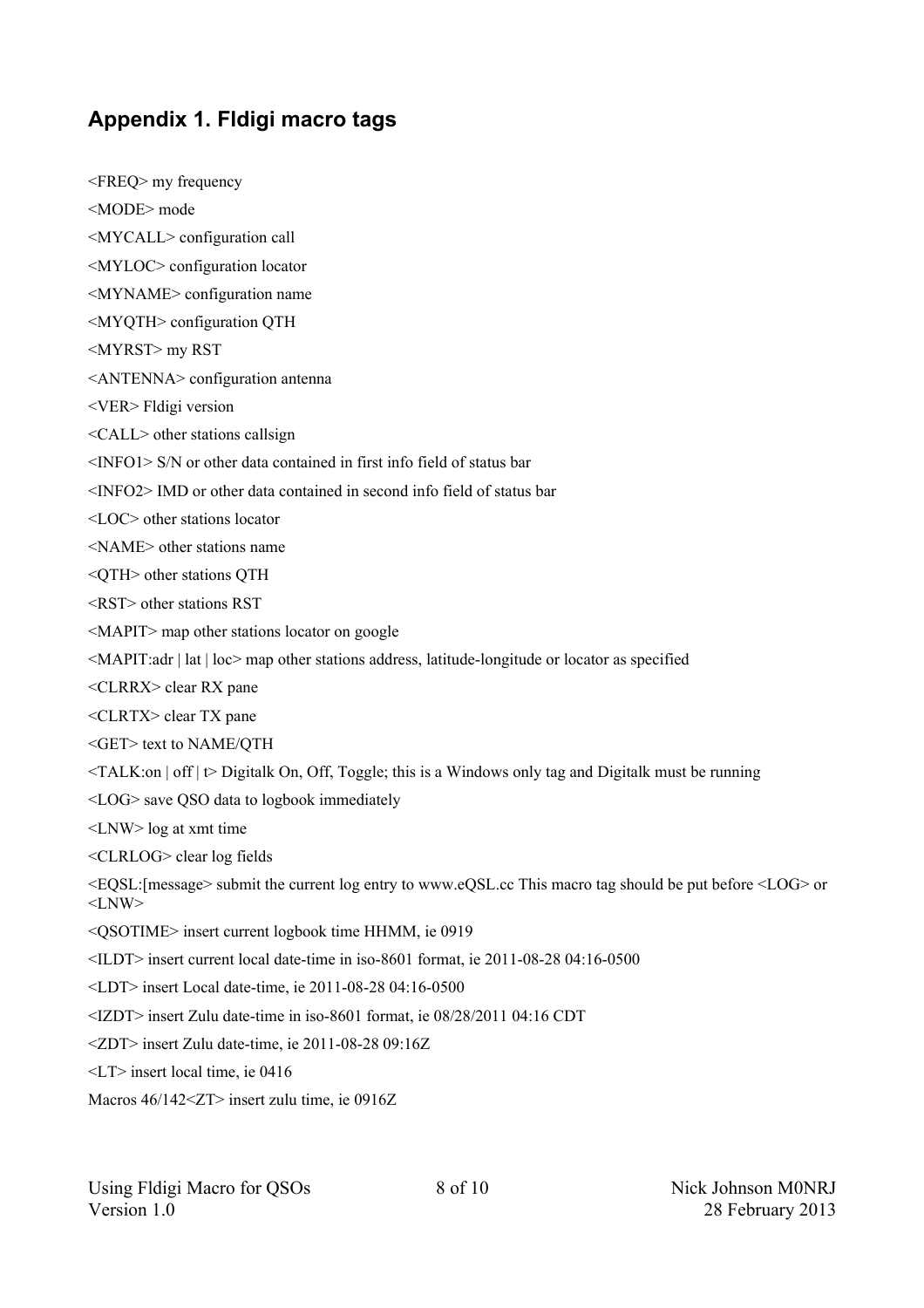<LD> insert local date, ie 2011-08-28

<ZD> insert Zulu date, ie 2011-08-28

 $\langle$ WX $\rangle$ 

 $\langle$ WX:xxx $\rangle$  insert current weather data from METAR as specified on WX configuration tab. See WX configure.

Replace xxxx with the 4 letter METAR designator for a report on a station other than the one specified on the weather configuration tab.

<CNTR> insert current value of contest counter

<DECR> decrement contest counter

<INCR> increment contest counter

<XIN> send exchange in string

<XOUT> send exchange out string

<XBEG> mark exchange in start

<XEND> mark exchange in end

<SAVEXCHG> save marked text to contest exchange in

<RX> receive

<TX> transmit

<TX/RX> toggle Transmit / Receive

<SRCHUP> search UP for next signal

<SRCHDN> search DOWN for next signal

<GOHOME> return to waterfall cursor to sweet spot

<GOFREQ:NNNN> move waterfall cursor to freq NNNN Hz

<QSYTO> same as left-clk on QSY button

<QSYFM> same as right-clk QSY button

<QSY:FFF.F[:NNNN]> Qsy to transceiver frequency in kHz, optional waterfall (Audio) frequency in Hz (If

not specified, it i not changed). Several QSY frequencies, or ranges of frequencies provided by one increment, can be proposed, in which case the first frequency after the current frequency is chosen.

<RIGMODE:mode> send CAT command to transceiver to change to a valid mode

<FILWID:width> send CAT command to transceiver to change to a valid filter width. Example to QSY to sweetspot (center of bandpass filter) and select narrow filter: <QSYTO><FILWID:200>. Example to restore previous waterfall cursor frequency and bandwidth: <QSYFM><FILWID:2700>

 $\leq$  FILE: $>$  insert text file; a file selection box will open when this tag is selected during editing

<IDLE:NN.nn> transmit idle signal for NN.nn sec

<TIMER:NN> repeat this macro every NN sec

<TUNE:NN> transmit single tone tune signal for NN sec

<WAIT:NN> insert delay of NN seconds before transmitting

<REPEAT> repeat macro continuously

<SKED:hhmm[:YYYYDDMM]> schedule execution to begin at time and optionally date specified

<CWID> transmit a CW callsign identifier Macros 47/142<ID> transmit mode ID using waterfall video text